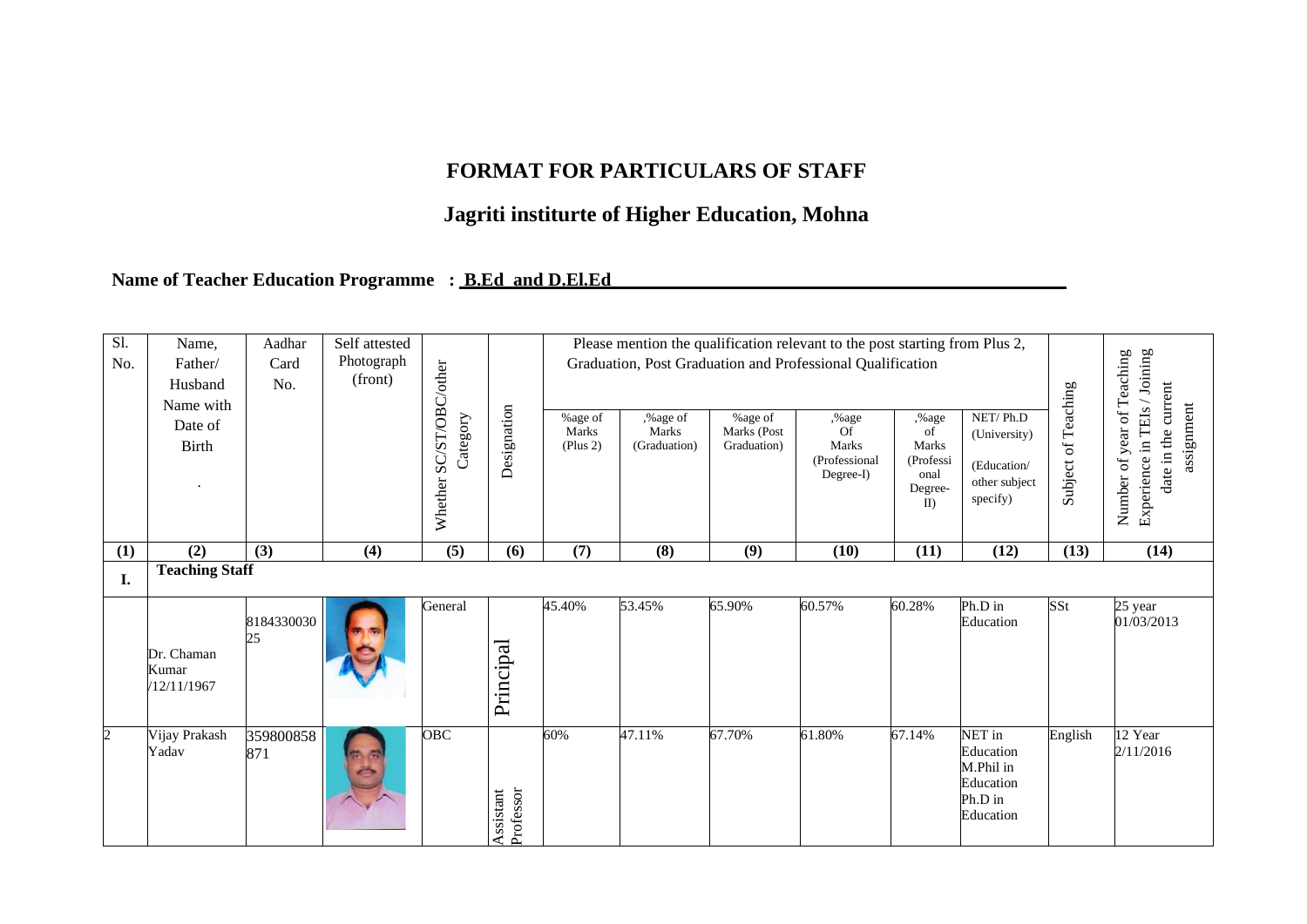| $\beta$ | Dr.<br>Rajendrakum 3948<br>ar gupta           | 81838723         | General | Assistant<br>Professor | 49.80% | 58.88% | 63.5% | 71.8%  | 71.5%  | NET in<br>Education<br>M.Phil in<br>Education<br>Ph.D in<br>Education | Biological 10 Year<br>Science              | 01/03/2013           |
|---------|-----------------------------------------------|------------------|---------|------------------------|--------|--------|-------|--------|--------|-----------------------------------------------------------------------|--------------------------------------------|----------------------|
| 4       | <b>YOGENDE</b><br>R SINGH                     | 88300180<br>2478 | OBC     | Assistant Professor    | 47.20% | 47.33% | 64.3% | 64.3%  | 70.67% | NET in<br>Education<br>M.Phil in<br>Education<br>Ph.D in<br>Education | SSt                                        | 8 year<br>02/11/2016 |
| 5       | Rahul kumar 31125818<br>upadhyai              | 4839             | General | Assistant Professor    | 60%    | 51.11% | 65%   | 61.6%` | 60.5%  | NET in<br>Education                                                   | Biological 6 Year<br>Science               | 3/11/2016            |
| 6       | <b>SANGEETA 87936913</b><br><b>RANI</b>       | 1045             | General | Assistant<br>Professor | 50%    | 46%    | 71.9% | 72.1%  | 58.62% | Ph.D in<br>Education                                                  | Education                                  | 8 year<br>4/11/2016  |
|         | <b>RAKESH</b><br><b>KUMAR</b><br><b>GUPTA</b> | 70819307<br>5858 | General | Assistant<br>Professor | 52.8%  | 55.03% | 57.8% | 71.7%  | 65.33% | MA in<br>Education                                                    | Mathemati 5 year<br>$\mathbf{c}\mathbf{s}$ | 3/11/2016            |
| 8       | <b>PREETI</b>                                 | 57912799<br>1210 | General | Professor<br>Assistant | 70.4%  | 60%    | 56.5% | 76.4%  | 70.92% | Master in<br>Education                                                | SSt.                                       | 5 Year<br>2/11/2016  |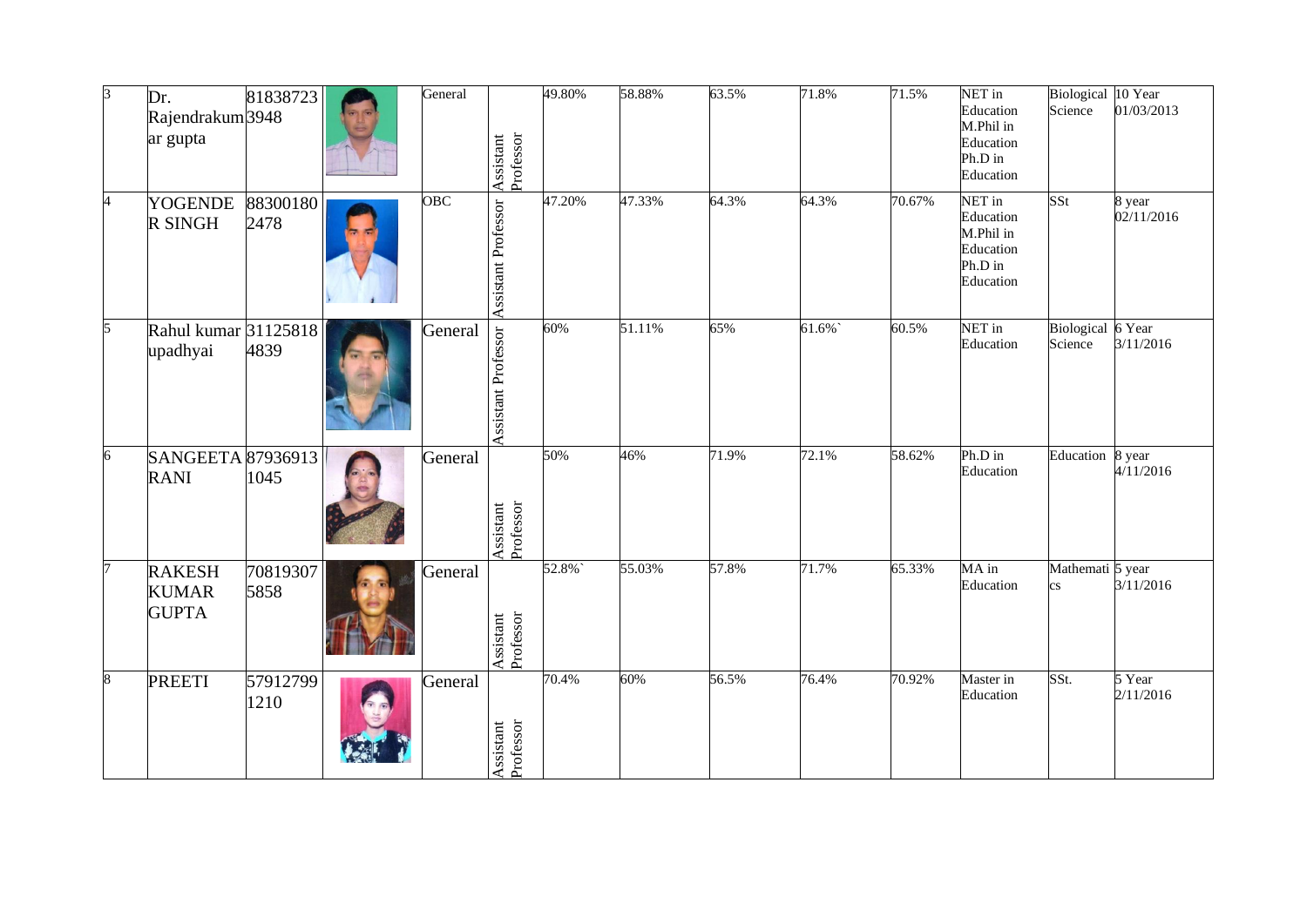| Q.              | <b>JAVA</b><br><b>MISHRA</b>                   | 79053230<br>0888 |            | General    | Assistant Professor    | 72.6% | 56.83% | 59.6%  | 72.6% | 68.5%  | Master in<br>Education      | Hindi                        | 5year<br>3/11/2016   |
|-----------------|------------------------------------------------|------------------|------------|------------|------------------------|-------|--------|--------|-------|--------|-----------------------------|------------------------------|----------------------|
| $\overline{10}$ | <b>RUBI</b><br><b>PANWAR</b>                   | 88814440<br>8918 |            | General    | Assistant<br>Professor | 64.6% | 64.9%  | 72.5%  | 69.9% | 61.06% | M.Ed                        | Biological 5 year<br>Science | 4/11/2016            |
| 11              | <b>UPENDER</b><br><b>KUMAR</b><br><b>SINGH</b> | 29890832<br>5204 |            | General    | Assistant<br>Professor | 53.8% | 60.11% | 55.58% | 66.3% | 66.14% | NET in<br>Education         | Physical<br>Science          | 5 year<br>3/11/2016  |
| 12              | <b>MUKESH</b><br><b>KUMAR</b>                  | 38171852<br>5804 | ○ 11图 6000 | <b>OBC</b> | Assistant<br>Professor | 48%   | 50%    |        | 69%   | 60%    | NET in<br>Education<br>M.Ed | Education                    | 5 year<br>7/11/2016  |
| $\overline{13}$ | <b>SEEMA</b><br>YADAV                          | 81905404<br>4938 |            | OBC        | Assistant Professor    | 54.8% | 53.94% | 56.4%  | 64.7  | 65.00% | M.A.<br>Education           | Hindi                        | 6 year<br>3/11/2016  |
| $\overline{14}$ | Dr Pushpa<br>Pandey                            | 48895830<br>4363 |            | General    | Assistant<br>Professor | 57%   | 52.6%  |        | 62.3% | 59.6   | Ph.D in<br>Education        | Education                    | 12 year<br>28/5/2011 |